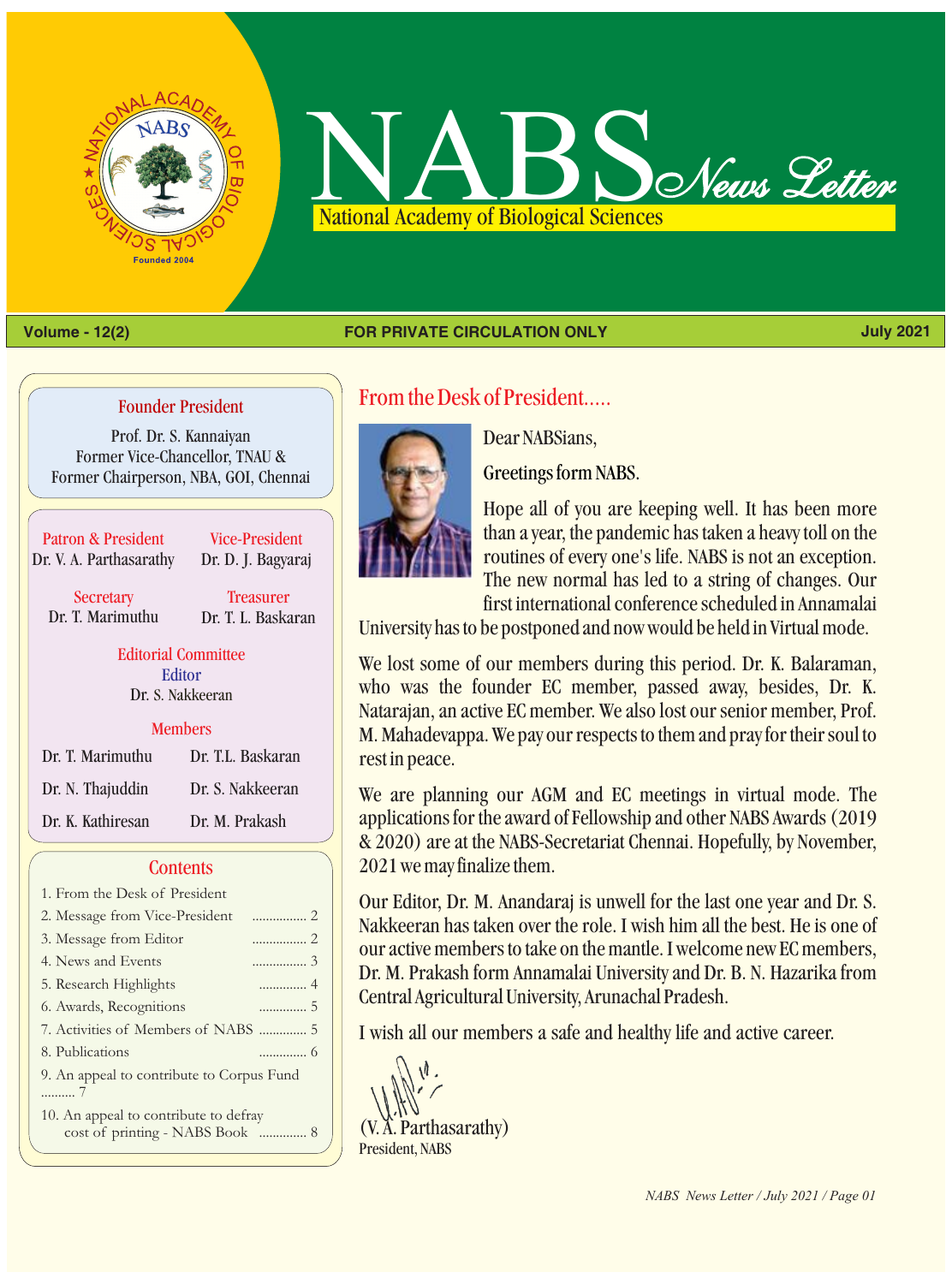# **2. Message from Vice-President…**



Dear Members of NABS,

#### Greetings.

Since the appearance of COVID19 pandemic by the end of 2019 and early 2020 several conferences and seminars were and are being cancelled because of social distancing to prevent spread of the virus. This led to an alternative for communicating new developments in science i.e., webinars

composed of two words "web" and "seminar". Webinar is an event which is held on the internet and attended by an online audience. Audience can participate via smart phones, PC, tablets and laptop from anywhere in the world. They can see and hear the speaker and ask questions, thus allowing 2-way communication. The speaker has the possibility to present material through slides and talk. There are some advantages and disadvantages of webinars compared to face-face seminars. The advantages are, saves cost as no need to travel, accommodation requirement, registration fee (most of the times), etc. The disadvantages are dependency on the technology (mostly internet connection) which is not always reliable, leading to cancellation or postponement. Participants could be distracted due to their surroundings and the interaction between the speaker and participant is often reduced to a minimum. Whatever it is, webinars have helped the scientists to be in touch with each other and communicate the recent developments in their subject of interest. Let us hope that in the days to come the virus becomes virulent so that we will have face-face seminars in the near future. Wishing all the Members a good health and all the best.

> (D.J. Bagyaraj) Vice-President

## **3. Message from Editor...**



### Dear Members of NABS,

#### Greetings.

While wishing you all a safe stay at your home, I would like to share with you information about- "Bacterial endophytes with RNase Gene- The New generation Bioviricide for plant viral disease management"

Plant viruses infect more than 450 plant species. Among them, majority are RNA viruses, which cause a significant loss in productivity. Amidst the total crop loss, 40 % has been attributed by plant viruses. Effective management of viral diseases in crop plants are achieved through the integration of various management strategies including, avoiding the infection source, vector management, exploring host plant resistance and genetic engineering. Though, molecular tools such as RNA interference, analogues of antiviral nucleosides, genetic transformation, genome-editing with CRISPR/Cas9 system and ribozymes are effective against plant viruses, its commercial potential remains as a big puzzle to the end users. Besides, the journey from my student life and till now, we were advised and are also advising to eradicate the infected plants as a potential management strategy. But, it is the paramount responsibility of plant doctors to develop a solution to manage viral infection in crop plants for the economic empowerment of farming community.

Bouizgarne (2012), kindled the minds of researchers by throwing a light to explore endophytes rather than the generation of transgenic plants to manage viral infection in crop plants. Endophytic Bacillus spp. from tobacco plants induced SAR and thus suppressed TMV by inhibiting the synthesis of CP and enhancing the expression of genes encoding JA and SA-signaling pathways proteins, NPR1 and defense proteins PR-1a and PR-1b. B. amyloliquefaciens MBI600 strain induced immune response to TSWV and PVY through SA-induced signaling pathway in tomato. Biohardening of pepper plants with B. amyloliquefaciens 5B6 reduced the incidence of CMV in field conditions due to the induction of genes encoding PR-4, PR-5, and PR-10 proteins.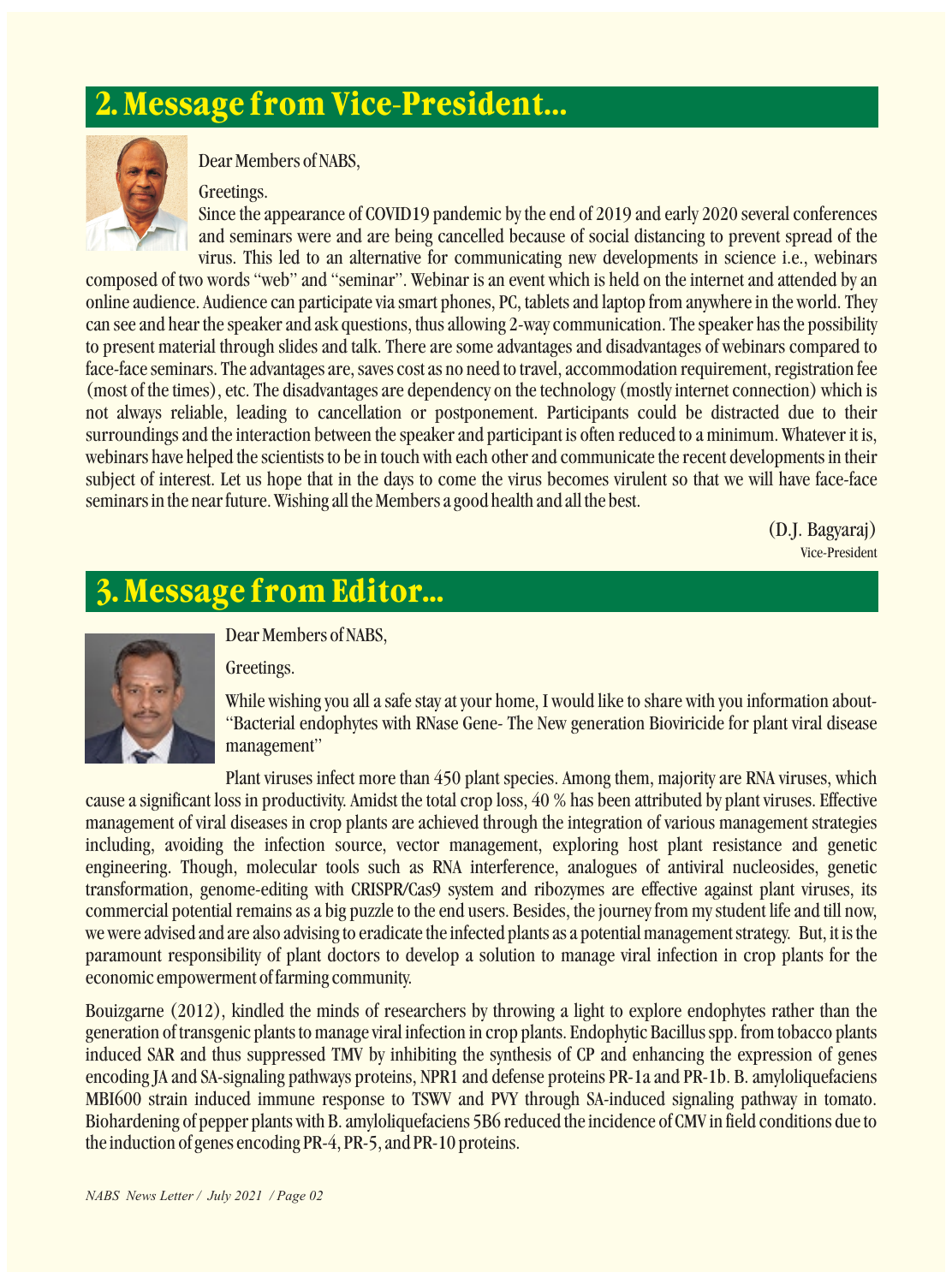Fishing out the antimicrobial peptides and nucleases present in the microbiome dwelling in rhizosphere, endosphere and phyllosphere can be well explored not only as a biopesticide to manage bacterial and fungal pathogens, but could be also harnessed to trigger the resistance response in host plants against plant viruses. Hence, nucleases of bacterial origin can serve as a potential source to inhibit plant viruses. Bacteria on binding with virus particle, could lyze it by producing extracellular proteases, and nucleases. Recently, 20 RNases of extracellular nature were discovered from Bacillus spp. Extracellular RNases including barnases, binases, and baliphases were reported to be produced by Bacillus amyloliquefaciens, B. pumilus, and B. licheniformis. B. subtilis secrete RNase encoded by the bsn gene, B. pumilus produced RNase binase II encoded by the birB gene responsible for antiviral action. RNA viruses were cleaved by bacterial RNase leading to the disruption in the synthesis of viral coat protein (Fedorovo et al., 2011). RNase from B. cereus ZH14 lyzed TMV, RNase from B. pumilus inhibited the development of potato virus S (PVS) and potato virus M (PVM) and red clover mottle virus (RCMV) in peas. Soybean plants expressing the RNase gene of Schizosaccharomyces pombe PAC1 possessed resistance to a wide range of viruses (Yang et al., 2019). Barnase gene from B. amyloliquefaciens imparted resistant to TLCV infection (Pakniat-Jahromy et al., 2011). Thus, the selection of endophytic microorganisms, which can produce RNases directly in plant tissues is a promising strategy for the development of virus control mechanisms in plants, which can perform as a new generation bio-viricide. Editor, NABS NL

> (S. Nakkeeran) Editor, NABS NL

# **4. News and Events**

## **4.1. News**

## **4.1.1. Obituary**

Dr. M. Mahadevappa, born on  $4<sup>th</sup>$  August 1937 is an elected Fellow of NABS (2007). He is well known as Rice Mahadevappa as he has dedicated himself in developing rice varieties in the country. Basically he is a Geneticist and a Rice breeder. He served for the cause of the farmers and occupied several coveted positions like- Director, JSS Rural Development Foundation, Mysore; Chairman,

Agricultural Scientists Recruitment Board, New Delhi (2001-2002); Vice-Chancellor, University of Agricultural Sciences (UAS), Dharwad (1994-2000); Director of Instruction (1993-1994). He is one of the recipients of Prof. S. Kannaiyan Memorial Award (2015) from National Academy of Biological Sciences.

We deeply mourn the demise of Prof. M. Mahadevappa who passed away on  $5<sup>th</sup>$  March 2021. The members of Executive Council and all the members of NABS covey their condolences to the grieved family members of Prof. M. Mahadevappa.

May his soul rest in Peace.

Address: 'Samarasa'1576, 1st Cross, Chandra Layout, Bangalore – 560 040, Karnataka; [Phone-R: 080-23216040; M: 094483 60991; mahadevrice@yahoo.com]

## **4.1.2. Obituary**

Dr. K. Balaraman born on 10 December 1946 is the founder Executive Council member of NABS and an elected Fellow of NABS (2014). He is the first member to enroll as a life member of NABS in 2004. A reno wned microbiologist in the country, who shifted his interest from agricultural microbiology to medical microbiology, moved from Tamil Nadu Agricultural University, Coimbatore to Vector Control Research Centre (under ICMR), Puducherry and superannuated as Deputy Director (Sr. Grade) from VCRC. He dedicated himself to find means and ways to eradicate the mosquito vector and developed many bio-products to manage the mosquito vector.





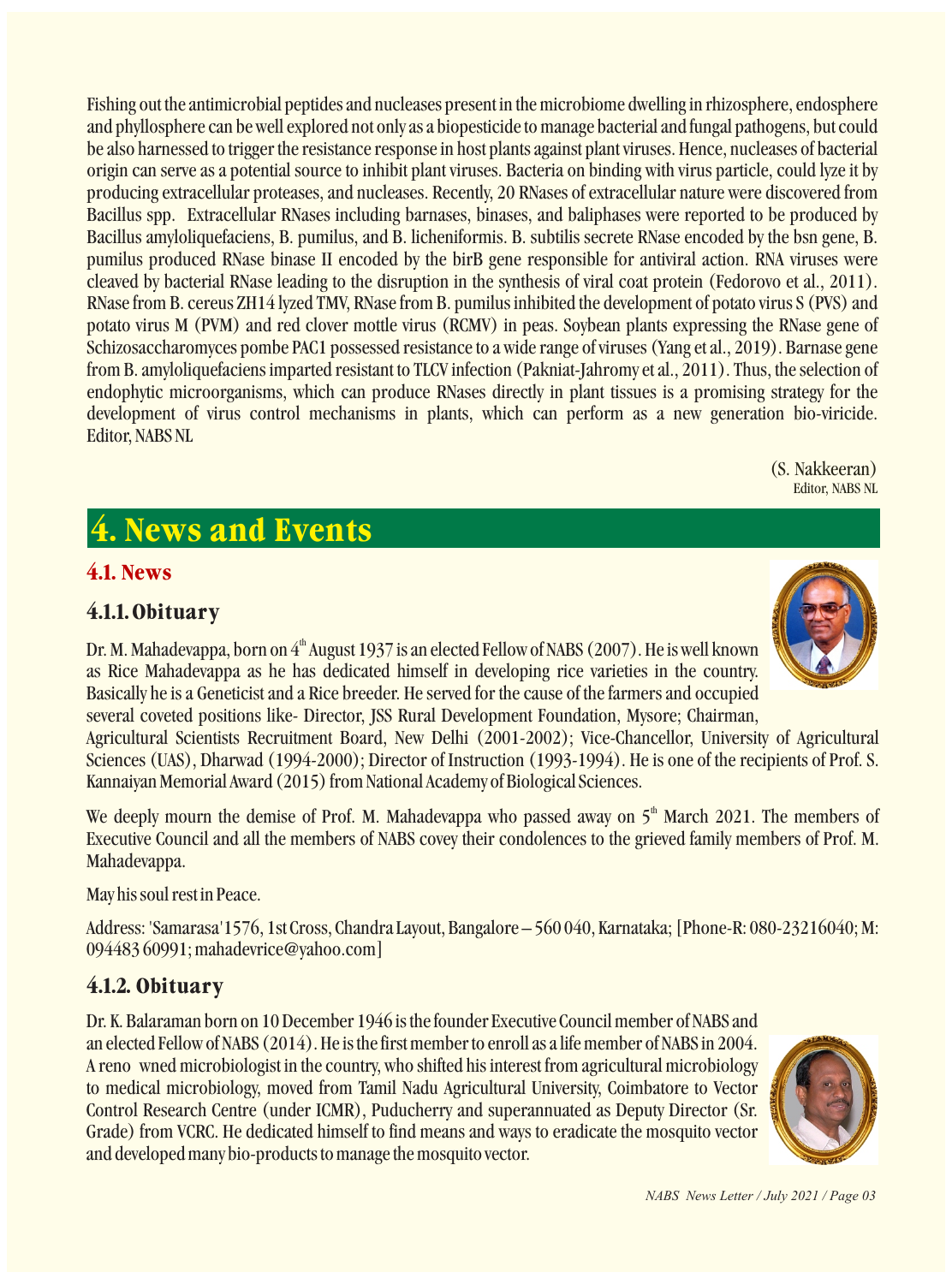On 15<sup>th</sup> August, 2021, ICMR-Vector Control Research Centre (Department of Health Research), Ministry of Health and Family Welfare, Government of India, Medical Complex, Indira Nagar, Puducheery awarded Dr. K. Balaraman posthumously "Certificate of Honor" for his innovation and commercialization of VCRC Bti B-17 recognized as Indian Standard (ISBTI2021 VCRC B-17) by Central Insecticide Board & Registration Committee (CIB & RC).

We deeply mourn the demise of Dr. K. Balaraman who passed away on 22 May 2021. The members of Executive Council and all the members of NABS covey their condolences to the grieved family members of Dr. K. Balaraman.

May his soul rest in Peace.

Address: 10, II Cross, Tagore Nagar, Puducherry-605 008

### **4.1.3. First NABS-International Conference**

The First NABS-International conference with the theme, "Life Sciences: Contemporary Approaches in Biological Sciences for Food, Health, Nutrition Security and Conservation of Biodiversity" (12<sup>th</sup> NABS-Conference) is scheduled to be organized in collaboration with Faculty of Agriculture, Annamalai University, Annamalainagar, Chidambaram from 26 to 28 August, 2021 on virtual mode.

### **4.1.4. EC & AGM online meeting**

**The 20<sup>th</sup> Executive Council Meeting and 16<sup>th</sup> Annual General Body Meeting were held on 20 February 2021 via** zoom platform. Members attended the meeting.

# **5. Research Highlights**

## **5.1. Bacillus amyloliquefaciens triggers the expression of defence genes leading to the suppression of Botrytis cinerea causing Lilium leaf blight under protected conditions**

Lilium leaf blight induced by Botrytis cinerea is a major threat in the cultivation of Lilium in the Nilgiris District of Tamil Nadu, India under protected conditions. The present study aims to understand the bipartite and tripartite interactions between B. cinerea, Lilium and B. amyloliquefaciens to develop a cost-effective antagonist to manage Botrytis leaf blight. The in vitro antagonism revealed that the mycelial growth of B. cinerea was suppressed to 46% by B. amyloliquefaciens (VB7). Foliar application of B. amyloliquefaciens colonized the phylloplane within 48 h and prevented the germination of B. cinerea conidia. The formation of biofilm on the leaf surface, colonized the conidia of B. cinerea (SEL). The colonized conidia were parasitized by the bacterial cells and resulted in the shrinkage of B. cinerea (SEL) conidia.The bipartite interaction between B. amyloliquefaciens (VB7) and mycelial biomass of B. cinerea as sole carbon source produced volatile and nonvolatile antifungal compounds. Tripartite interactions between Lilium leaf, B. amyloliquefaciens (VB7) and conidia of B. cinerea produced five different non-volatile antifungal and antibacterial compounds. Expression of defence genes through qRT-PCR analysis induced PAL, PR 10 and ascorbate peroxidase (APX) transcripts in plants treated with B. amyloliquefaciens (VB7), challenged against B. cinerea (SEL). Dipping of bulbs and soil drenching combined with foliar spray of B. amyloliquefaciens (VB7) 1% (10 ml/L at  $10^8$  CFU/ml) had the minimum leaf blight incidence of 11.71 PDI, with the stem yield of 38 stems/m<sup>2</sup> as against 27 stems/m<sup>2</sup> in the untreated control. Thus delivering of B. amyloliquefaciens (VB7) 1% (10 ml/L at  $10^8$  CFU/ml) through dipping of bulbs, soil drenching combined with foliar application suppressed Botrytis leaf blight and increased the stem yield of Lilium under protected conditions.

### *S. Nakkeeran , R. Priyanka., P. Renukadevi and S.Vinodkumar*

*S.Nakkeeran, Professor (Plant Pathology), Department of Plant Biotechnology, Tamil Nadu Agricultural University, Coimbatore -641 003 R. Priyanka – Ph.D., Scholar, Department of Plant Pathology, Tamil Nadu Agricultural University, Coimbatore -641 003 P. Renukadevi, Associate Professor (Plant Pathology), Department of Medicinal Plants, Tamil Nadu Agricultural University, Coimbatore -641 003*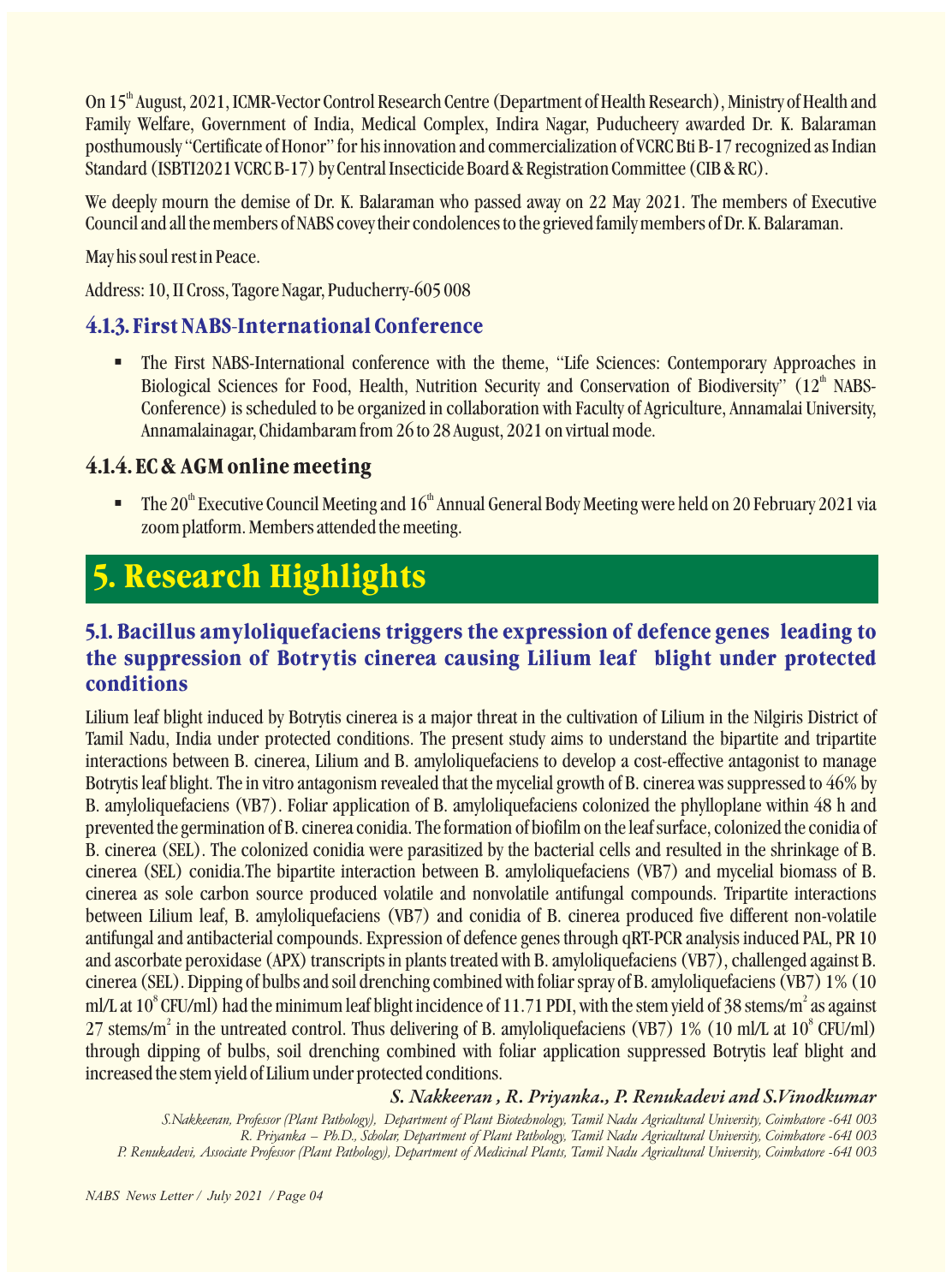## **6. Awards, Recognitions, Honors received by members of NABS / Activities of the members**

| Parthasarathy, V.A. | • Conferred with Fellow of 'Society for Promotion of Horticulture'                                                                                                                                                                                    |
|---------------------|-------------------------------------------------------------------------------------------------------------------------------------------------------------------------------------------------------------------------------------------------------|
| Dileep Kumar, B.S.  | • Promoted as Chief Scientist from 4 <sup>th</sup> September 2017 onwards at CSIR-National<br>Institute for Interdisciplinary Scientific and Technology (NIIST),<br>Thiruvananthapuram, Kerala                                                        |
|                     | <b>Vasantharaj David, B. •</b> Admitted as Honorary Fellow of 'Society for Biocontrol Advancement' during the<br>6 <sup>th</sup> National Conference on 'Biocontrol: Innovative approaches for Green India'<br>held at Bangaluru from 3-5 March 2021. |
| Mandal, K.G.        | • Joined as Director of ICAR-Mahatma Gandhi Integrated Farming Research Institute<br>(MGIFRI), Motihari, Bihar [a new Institute under NRM division of the ICAR].                                                                                      |

# **7. Activities of Members of NABS**

### **7.1. Dr. D.J. Bagyaraj**

As Convener/ Resource Person of the National Academies (INSA, NASI, IASc) Lecture Workshop/ Refresher Course delivered virtual lectures as given below:

- "Recent trends in microbiology and biotechnology" and "Microorganisms for human welfare" at St. Joseph's College, Bangalore on January 12-13, 2021.
- § Microbially mediated mobilization of soil P for sustainable agriculture" and "Interaction between AM fungi and other soil organisms" at Hindustan College of Arts and Science, Coimbatore on February 05-06, 2021.
- § "Mycorrhizal fungi and their role in agriculture" and "Ecology of AM fungi" at Sacred Heart College, Tirupattur on February 16-17, 2021.
- § "Mycorrhizal fungi for sustainable agriculture" and "Soil Biodiversity" at Srimad Andavan Arts and Science College, Tiruchirapalli on February 14-15, 2021.
- "Microorganisms and human welfare" and "AM fungi for sustainable agriculture, horticulture and forestry" at Telangana University, Nizamabad on March 22, 2021.
- "Mycorrhizal fungi for sustainable agriculture" and "Ecology of AM fungi w.r.t agriculture and environment" at Bharathiar University, Coimbatore on April 08-09, 2021.
- § Delivered a virtual lead lecture on "Can agricultural practices affect AM fungal population and diversity" during the annual meeting of Mycological Society of India organized by Punjabi University, Patiala on February 22-24, 2021.
- Delivered a virtual lead lecture on "Microbial inoculants and crop productivity" during the webinar on "Dynamics of microorganisms and plants" organized by BHU, Varanasi on February 22-23, 2021.
- Chaired the session (virtual) on "Crop production" during the 51<sup>st</sup> Annual Group Monitoring meeting of AICRP on Soybean at Indore on March 12, 2021.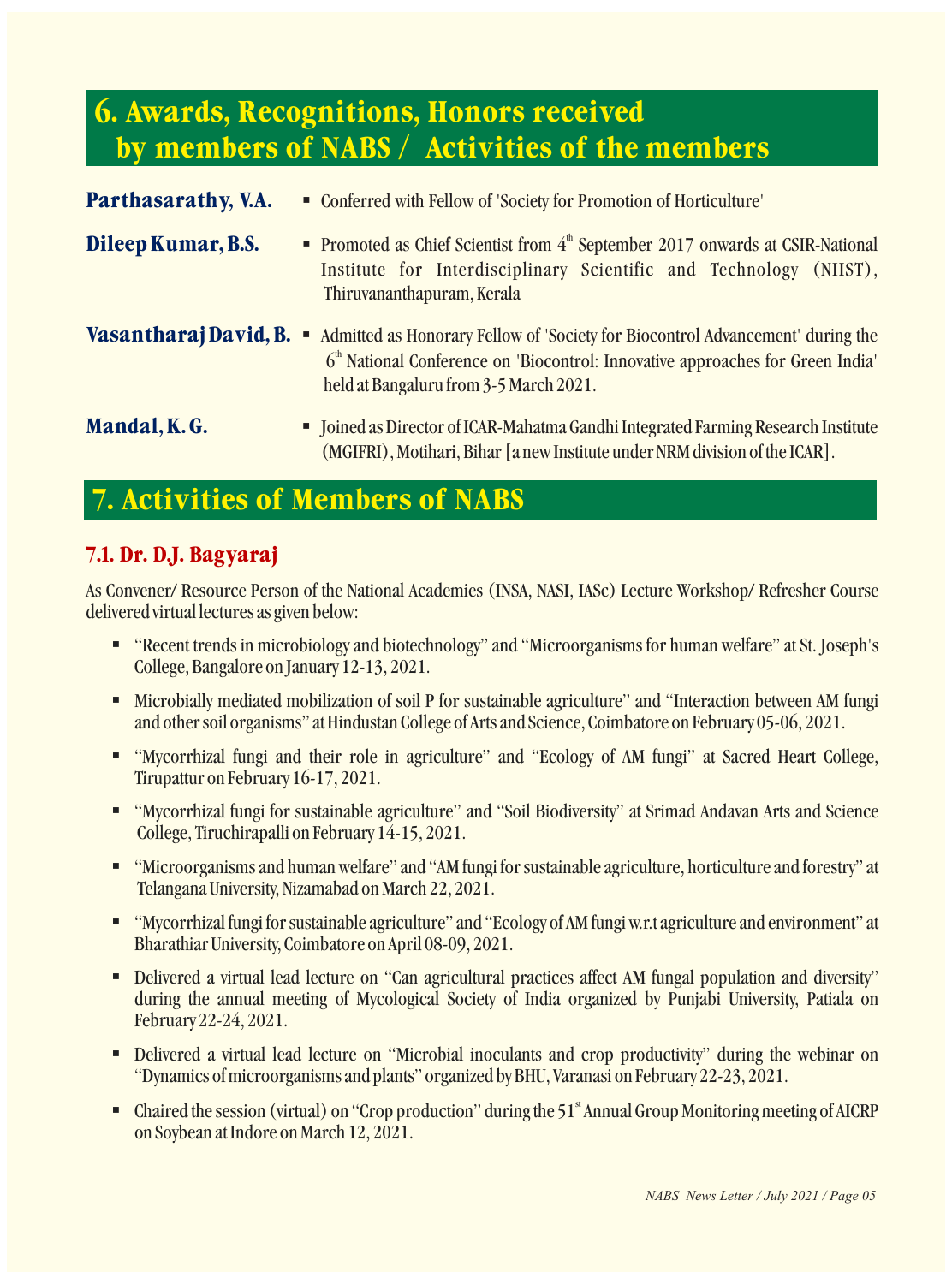- Chaired the webinar on "Microbial biodiversity and its utilization in agriculture" organized by ICAR-NBAIM at Mau on "International Day of Biodiversity" , May 22, 2021.
- Attended the virtual Editorial Board meeting of the journal "Proceedings of the National Academy of Sciences India, Section B - Biological Sciences" on June 28, 2021.

## **7.2. Dr. V.A. Parthasarathy**

■ Delivered a guest lecture on Horticulture and historical perspective and was the Chief Guest of AGM of the Society for Promotion of Horticulture.

## **7.3. Dr. M. Prakash, Annamalai University**

§ As Organizing Secretary of First NABS-International Conference, making all arrangements to conduct the Conference through virtual mode at Faculty of Agriculture, Annamalai University, Tamil Nadu.

## **7.4. Dr. R. Gomathi, Organizing Secretary & Dr. M. Prakash, Coordinator**

§ Organized an International Plant Physiology Virtual Symposium 2021 [IPPVS-2021], from 11 to 12 March 2021 which was organized by ICAR-Sugarcane Breeding Institute (SBI), Coimbatore and Indian Society for Plant Physiology (ISPP), New Delhi, NAAS-Coimbatore Chapter & Society for Sugarcane Research and Development (SSRD)

[Organizing Secretary: Dr. R. Gomathi, PS, ICAR-SBI, ISPP Secretary (S) Coordinator: Dr. M. Prakash, AU, TN]

### **7.5. Dr. Renu Agrawal**

- § Delivered lecture on Utilization of agriwastes to high valued products for farmers and entrepreneurs organized by Agriculture Information [18-01-2021]
- Had discussion with engineering students of Vidya Vikas college on How Probiotics can improve Health [22-01-2021].
- § Served as an expert committee member for screening AWSAR , research stories around the nation [17-02-2021].
- Invited as Chief Guest on Women's day organized by Shri Sai trust, Mysuru [08-03-2021]
- Helped in selection of project proposals of Young Scientists and Technologists, DST, GOI [7.5.2021]
- Served as an expert panel member on the role of probiotics in conference on Food and Nutrition organized by SYNNEX [20, 21-05-2021].
- **Delivered a lecture on 'Probiotics and enhancing human health' organized by JSS academy of Higher** education and Research, Mysuru [10-07-2021].
- Delivered a lecture on 'Opportunities in Food and Health Sector', organized by Sairam College of Engineering, Bangaluru [29-07-2021].

## **8. Publications**

## a. Books

Vasantharaj David, B., Alexander Jesudasan, R.W. and Sundararaj, R. 2021 Handbook of Whiteflies (Aleyrodidae: Hemiptera: Insecta). p.505.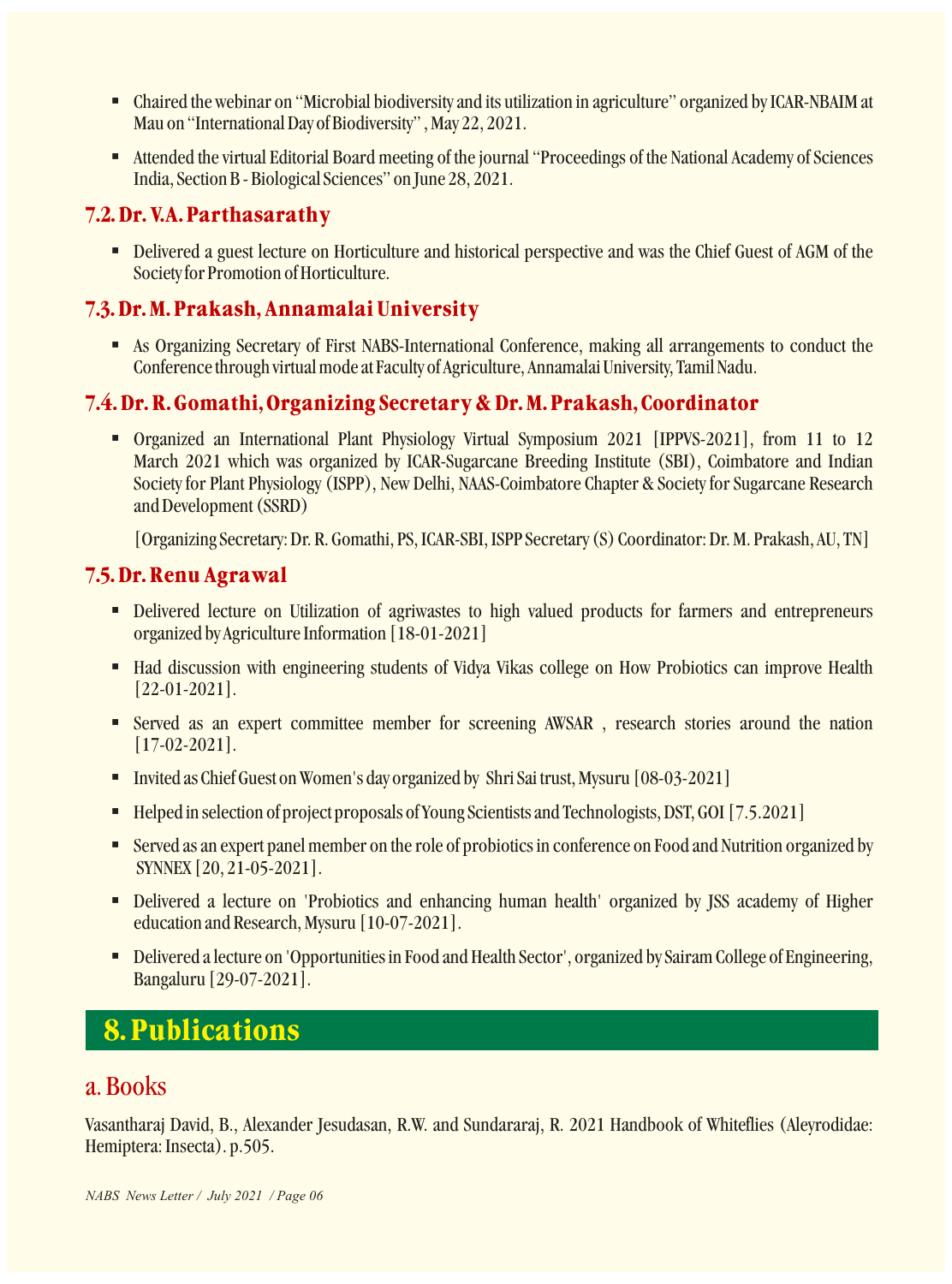Anand Prakash, Vasantharaj David, B., Jagadiswari Rao., Shrivastava, S. K., Berliner, J. and Totan Ada. 2021. Synthetic Pesticides. Applied Zoologists Research Association (AZRA) Bhubaneswar, Odisha, India [ISBN 81-90 0947-2-1].

Benckiser, Gero (Ed.) 2021. Soil and Recycling management in the Anthropocene era. Springer Publications.

### b. Book-Chapters

Chaithanya, G., Bagyaraj, D. J and Mohan Raju, B. 2020. Symbiosis with fungal endophytes conferring stress tolerance to legumes. In: Microbial Mitigation of Stress Responses of Food Legumes (Eds. Amaresan, N., Senthil Kumar, M., Krishna Kumar and Sankaranarayanan, A.), CRC Press, Taylor and Francis Group. Pp: 69-83 (Closed Access).

Sharma, M. P., Grover, M., Chourasiya, D., Bharti, A., Agnihotri, R., Maheshwari, H. S., Pareek, A., Buyer, J. S., Sharma S. K., Schutz, L., Natarajan, M., Singla-Pareek, S. L., Grossman, J. M. & Bagyaraj D. J. 2020. Deciphering the role of trehalose in tripartite symbiosis among rhizobia, arbuscular mycorrhizal fungi and legumes for enhancing abiotic stress tolerance in crop plants. Frontiers in Microbiology, 11: 2219. https://doi.org/10.3389/fmicb.2020.509919 (Open Access).

### C. Journals

Raghu, H.B., Anuroopa, N., Ashwin R., Ravi, J.E. and Bagyaraj, D.J. 2021. Selected microbial consortia promotes Dalbergia sissoo growth in the large-scale nursery and wastelands in a semi-arid region in India. Journal of Forest Research, DOI: 10.1080/13416979.2021.1955439 (Closed Access).

Nakkeeran, S., Prajapathi,V.S., Vandhana,M. and Renukadevi, P. 2021. Draft genome sequence of Bacillus amyloliquefaciens Strain CB, a biological control agent and plant growth-promoting bacterium isolated from cotton (Gossypium L.) rhizosphere in Coimbatore, Tamil Nadu, India.2021. Frontiers in Genetics, DOI: 10.3389/fgene.2021.704165 (Open Access).

Nakkeeran, S., Rajamanickam,S., Saravanan,R., Vanthana,M. and Soorianathasundaram, K. 2021. Bacterial endophytome-mediated resistance in banana for the management of Fusarium wilt. 3 Biotech (2021) 11:267. https://doi.org/10.1007/s13205-021-02833-5

Nithya, P.R., Manimegalai,S., Nakkeeran, S. and Mohankumar,S. 2021. Comparative study of the ditrophic interaction between Beauveria bassiana and Plutella xylostella. 3 Biotech (2021) 11:223. https://doi.org/10.1007/s13205-021- 02760-5.

Sreenayana, B., Vinodkumar,S., Nakkeeran, S., Muthulakshmi,P. and Poornima, K. 2021. Multitudinous potential of Trichoderma species in imparting resistance against F. oxysporum f. sp. cucumerinum and Meloidogyne incognita disease complex. Journal of Plant Growth Regulation. https://doi.org/10.1007/s00344-021-10372-9.

## **9. An appeal to contribute for Corpus Fund**

Corpus Fund for Prof. S. Kannaiyan Memorial Award is being mobilized. NABS thankfully acknowledge the contributions made by members to Prof. S. Kannaiyan Memorial Corpus Fund [vide list below- continuation]

| S.No.          | Name of contributor | Amount (Rs.) | S.No. | Name of contributor | Amount (Rs.) |
|----------------|---------------------|--------------|-------|---------------------|--------------|
| $\blacksquare$ | Nil                 |              |       | Nil                 |              |

We earnestly appeal to all the rest of the Life members, NABS Fellows / Associate Fellows, Corporate Life Members, Corporate Fellows, Awardees of NABS and well- wishers to contribute to this noble cause. The Fund shall be transferred on line to the Savings Account of National Academy of Biological Sciences. [Vide details for online transfer in item 10.1. of NL]